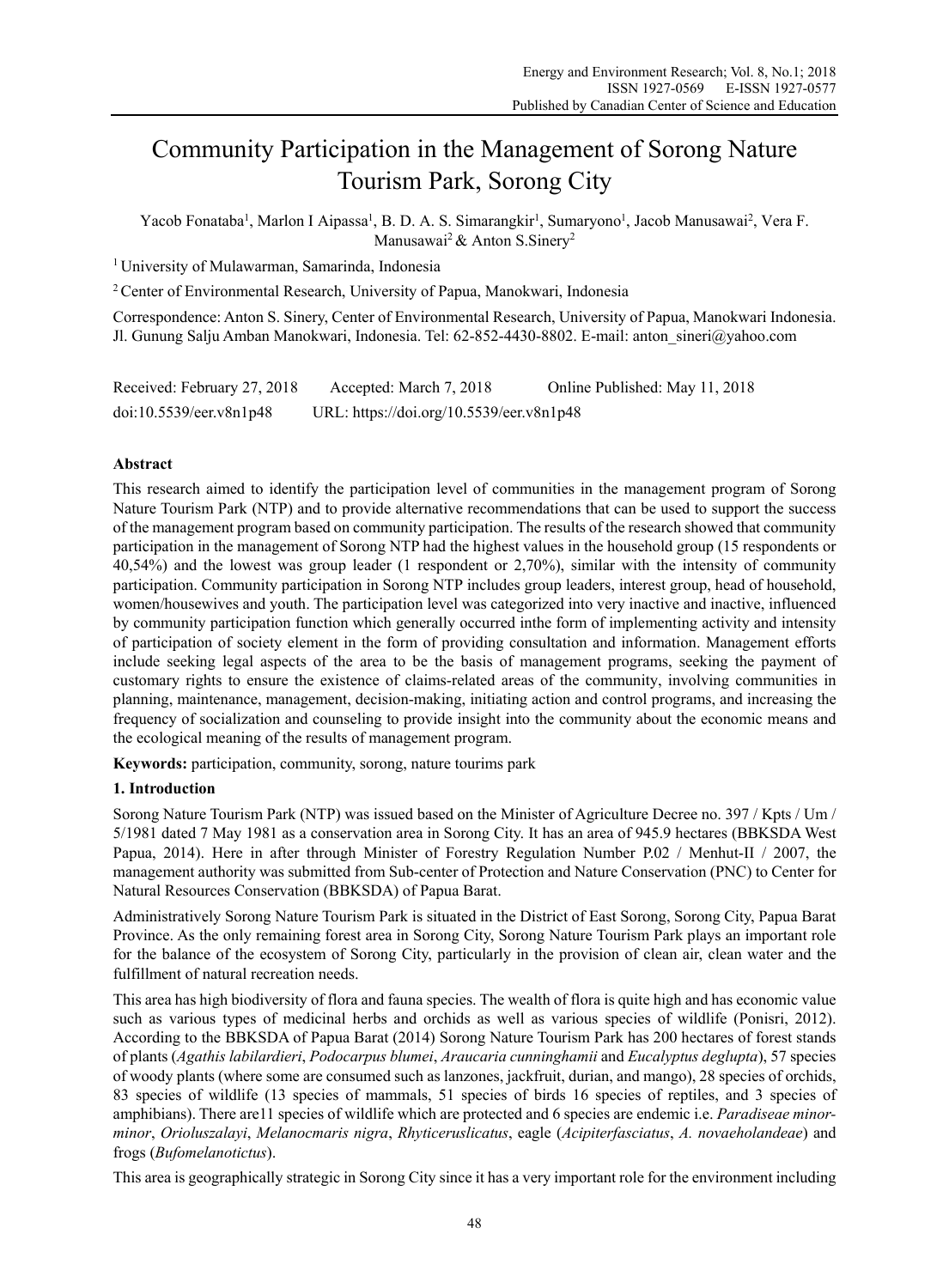the surrounding communities (Ponsiri, 2012). The surrounding communities have a high dependence on this forest both as a source of food, medicines, firewood, building materials and various ornamental plants that can be sold, especially orchids that have high marketvalue.

Since the management hand overfrom the Directorate General Forest Protection and Nature Conservation (FPNC) to the Center for Nature Resource Conservation of Papua Barat, various efforts have been conducted related to the protection, preservation and utilization of this forest, but the threat to the existence of this area continues. The existence of settlements, community gardens, the construction of road access for transportation of materials and the utilization of forest products indicate that the area is experiencing threats related to its function. According to Ponisri (2012), there are local villagers who are often fulfilling their needs within the area of Sorong Nature Toursm Park (NTP), namely the village ofKlablim and Klasaman. More over, according to Center for Natural Resources Conservation (BBKSDA) of Papua Barat (2011), there are some local villagers from several villages surrounding Sorong NTP who depend on this forest for their needs i.e. the village of Km14, Srahwata, and Kolamsusu. The existence of these villages is a potential threat to this NTP area if not managed properly. Therefore, management strategies need to be developed to ensure the use of the areas resources will be sustainable in the future.

Until now, reports or research on local community participation, especially in Sorong NTP have not been documented. Hence efforts to depict information about community participation in the region, such as the current study, are worthwhile. Such participation includes anyone who has been involvedin Sorong NTP management program so far, in terms of participating (function), the nature of the participation (intensity), how people's perceptions about participation and how management efforts can be developed to optimize management in the perspective of community participation. The purpose of this study was to determine the level of participation of local communities in Sorong NTP management program and to provide alternative strategies that can be used to support the successful management of Sorong NTP based on community participation. The results of the research can be used as input / referral for government and authorized institution in formulating policies related to management of Sorong Nature Tourism Park.

## **2. Method**

## *2.1 Site Selection*

The research was carried out in Sorong Nature Tourism Park which focused on Forest Farmer Group (the group of people who harvest fruit of *Pometia acuminata*) in the village of Klasaman, the sub-district of East Sorong, Sorong City, West Papua Province. Data collection took place over a four month period during February to May 2017.



## *2.2 Research Equipment and Material*

The tools utilizedfor this research consist of a digital camera, tape /voice recorder, writing tools (ballpoint, book, etc.) and computer. The camera was usedto document important objects in the field related to the scope of the research in order to facilitate the discussion, the tape recorder / HP was used to record the information during the interview to ensure accurate recording of respondent information, writing instruments such as calculators and computers for data processing and preparing research and questionnaire to obtain primary data from the respondents which are the main data to be analyzed.

*2.3 Research Data*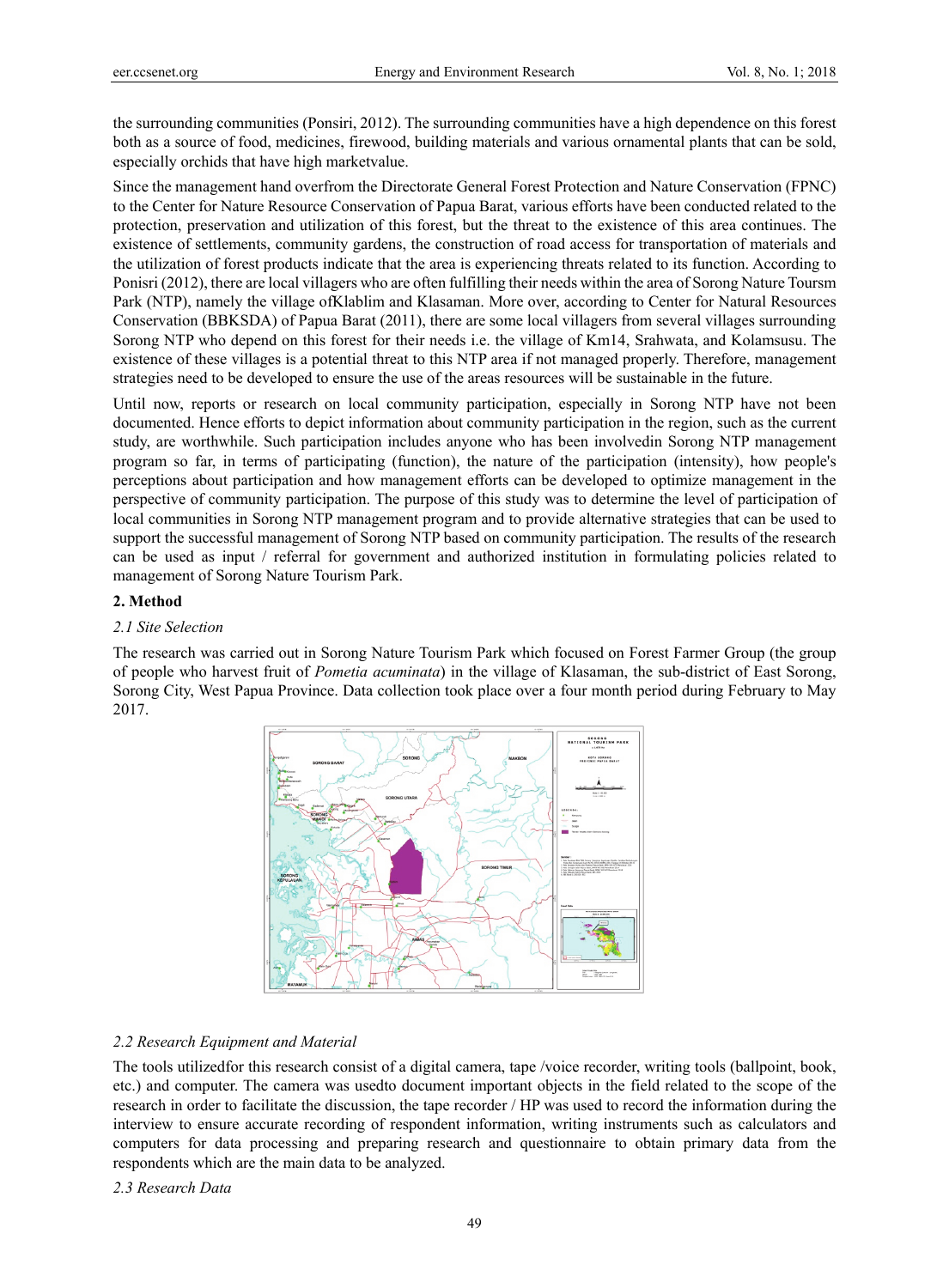Data were collected in the form of primary data covering participating and non-participating elements of the community, community involvement in the function and intensity of participation, community perceptions about participation and issues related to Sorong NTP management. Furthermore, secondary data were in the form of general condition of the area obtained from local government (District Head, Village head, Forestry agency, Center for Natural Resources Conservation (BBKSDA) of Papua Barat and Regional Development Planning Agency of Sorong City) and other related institutions.

## *2.4 Study Unit and Sampling Techniques*

The focal group of this research consisted of individuals from matoa farmers who reside in the village of Klasaman. The selection applied stratified sampling where population was divided into 5 strata in accordance with data processing formulation (Table 1).

| No.              | Respondent                 | Number of respondent interviewed |
|------------------|----------------------------|----------------------------------|
|                  | Community leader           |                                  |
|                  | Forest farmer group        |                                  |
| 3                | Village member (household) |                                  |
| $\boldsymbol{4}$ | Woman                      |                                  |
|                  | Young people               |                                  |

|  | Table 1. Respondents/interviewee on Community participation issues |  |  |  |
|--|--------------------------------------------------------------------|--|--|--|

Two types of data for this research were needed; primary and secondary data. Primary data were accumulated from direct observation, interviews and literature review (obtained from report, photos, press release). While secondary data were collected from local government (District Head, Village head, Forestry agency, Center for Natural Resources Conservation (BBKSDA) of Papua Barat, Regional Development Planning Agency of Sorong City) and other related institutions. These data were useful in providing background information to the study area and enriching the information that has been gathered during field observation and interviews.

## *2.5 Data Analysis*

Data was analyzed simultaneously during data collection, in line with procedures used in qualitative research. The process of data analysis in qualitative research includes editing, coding, categorizing, calculating, tabulating and evaluating to build intervention and conclusion. Editing data was the activity of re-examining the data obtained. Coding was the activity of clarifying respondent source and respondent's answers according to category. The frequency was calculated after the coding has been done, both the respondent's source and the respondent's answer can be distributed into categories and frequency which can be calculated.

Assessing the level of local communities participation in the implementation of Sorong NTP management program, based on the multiplication of the index figures of actors, with the index figures in terms of what and the index figures on how participation (Table 1).

| Community        | <b>Function</b> | Intencity                      |
|------------------|-----------------|--------------------------------|
| <b>Elements</b>  |                 |                                |
| 5. Youth         | 5. Management   | 5. Supervision                 |
| 4. Woman         | 4. Planning     | 4. Organize initiative actions |
| 3.               | 3.              | 3. Decision-making             |
| <b>Housewife</b> | Implementation  |                                |
| Interest<br>2.   | 2.              | 2. Providing consultation      |
| group            | Rehabilitation  |                                |
| Local            | 1. Distribution | 1. Provide information         |
| leader           |                 |                                |

#### Table 2. Participation Index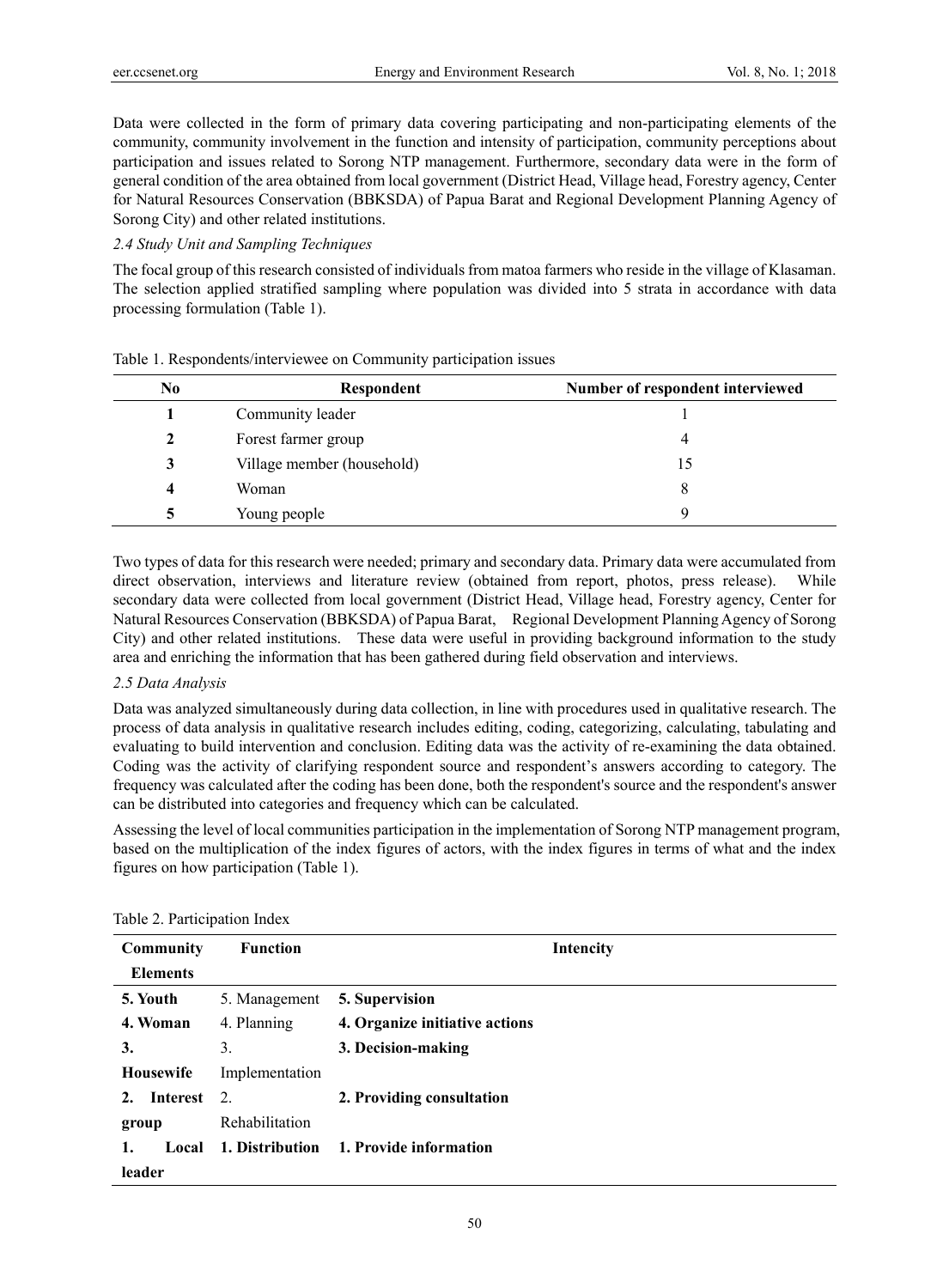Source: Poli (1997) cited by Sinery dan Manusawai (2016)

Description: the numbers 1, 2, 3, 4, 5 are indexes.

The highest number is 5, the lowest is 1. 1 is the lowest score of participation rank and 5 is the highest score of the participation rank score with 5 groups of categories namelyvery inactive, inactive, active enough, active, and very active.

## **3. Results and Discussion**

#### *3.1 Function of Community Participation*

Based on data obtained from Center for Natural Resources Conservation (BBKSDA) of Papua Barat, it was known that the management program carried out in the period of 2013 until now (May of 2017). There were 13 activities carried out, either programs conducted directly by Center for Natural Resources Conservation (BBKSDA) of Papua Barat and partners of BBKSDA. These activities have entirely involved people in the Sorong NTP area, including leaders, interest groups, household, groups of women and youth.

In general, the involvement of the community in the management of Sorong NTP on the participation function especially the participation of the community in the implementation of the management program by Center for Natural Resources Conservation (BBKSDA) of Papua Barat determined the motivation of the community for change. The changes were meant in terms of household economic changes and the demand to maintain the environmental quality as a consequence of development. This was a form of good collaboration in the implementation of the management program as it will foster experience and ownership.This will increase the sense of responsibility and willingness to defend the regionin the next stage of management. According to Levang et al. (2007), communities living in areas such as the PunanTribe who reside in the Sesayap catchment area in the Malinau District forest have a high dependence on forest potential, hence they will be implementing the natural resource management systems that have been conducted for years. According to Pattiselanoo (2006), Pattiselano and Koibur (2008), Pattiselano and Mentansan (2010), the interaction of the community with the region was seen by the utilization of natural resources in and around the forest area, which creates interdependence between the community and natural resources.

| N <sub>0</sub><br>Form of community participation |                     | <b>Number of Respondent</b> | Percentage |  |
|---------------------------------------------------|---------------------|-----------------------------|------------|--|
|                                                   |                     |                             | $(\%)$     |  |
| 1.                                                | Management          |                             | 2,70       |  |
| 2.                                                | Planning            | 3                           | 8,11       |  |
| 3.                                                | Implementation      | 14                          | 37,84      |  |
| 4.                                                | Rehabilitation      | 10                          | 27,03      |  |
| 5.                                                | <b>Distribution</b> | 9                           | 24,32      |  |
| <b>Number of Respondent Participated</b>          |                     | 37                          | 100,00     |  |
| <b>Number of Respondent not Participated</b>      |                     | ۰                           |            |  |
|                                                   | Amount              | 37                          | 100.00     |  |

Table 3. Function of Forest farmer group in the management of Sorong Nature Tourism Park (NTP)

Description:

1. Participation by providing information, consultation, decision-making, initiating action, implementation, maintenance, monitoring and evaluation.

2. Participation in program management, especially planning activities, especially the activities of preparing the village empowerment master plan.

3. Participation in the implementation of management activities of chicken farming programs and nurseries

4. Participation in supporting the success of programs, especially waste bank programs through the collection of plastic waste in the NTP area.

5. User of Sorong NTP management program specifically training activity including orchid silviculture, natural tourism guides, fire training, technical training of breeding, vegetative propagation training, agricultural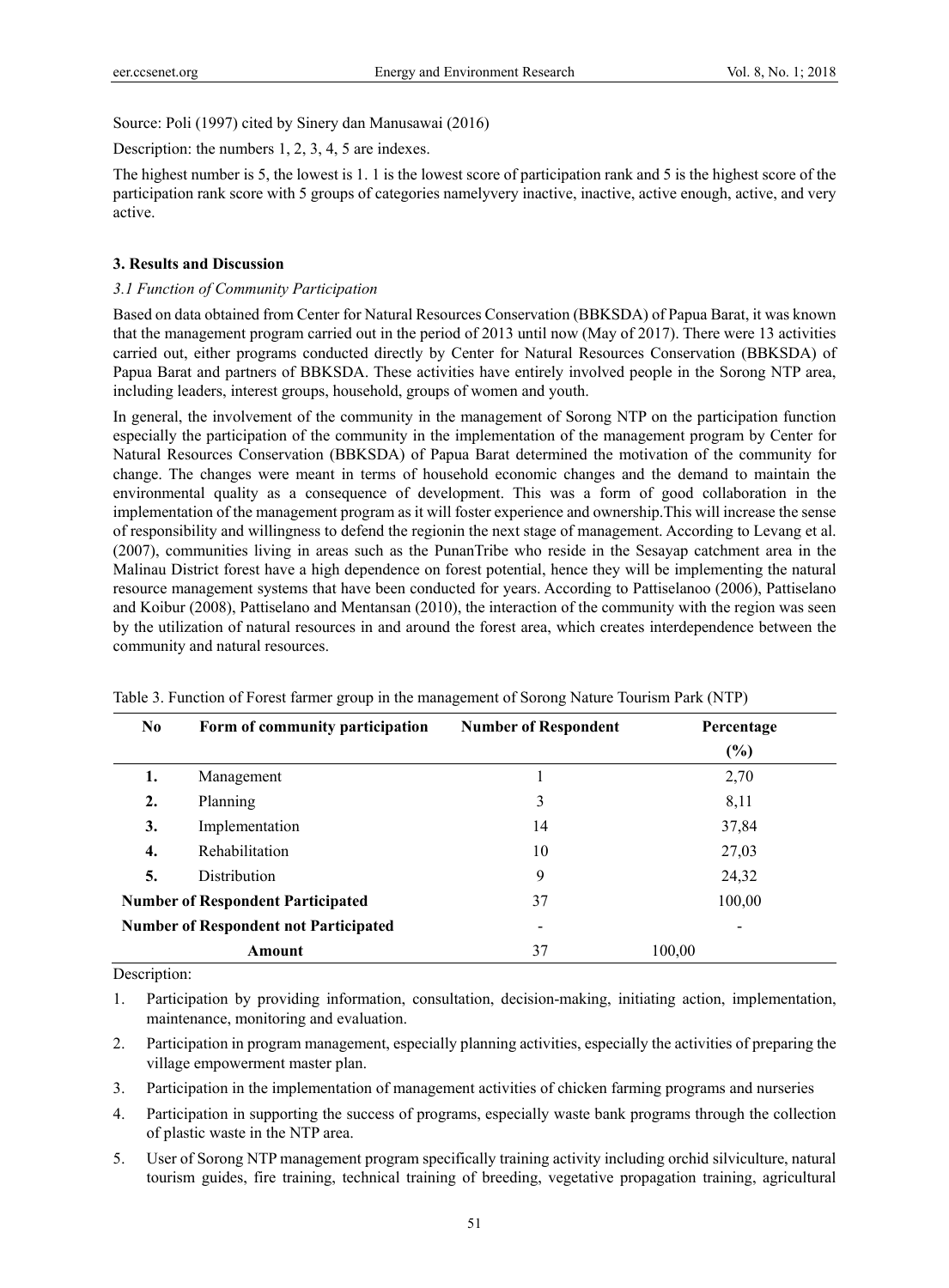training in polibag and interpreneur training of nature tour.

Table 3 shows that all respondents participated in the implementation of the program management of Sorong Nature Tourism Park which reveals the performance of the management is quite good in the implementation of the program. In addition, the background of the community was a group of forest farmers who were dependent on the implementation of programs conducted by Center for Natural Resources Conservation (BBKSDA) of Papua Barat and partners.

This condition was slightly different from the community participation in protected forest of Wosi Rendani the district of Manokwari which shows that the concentration of respondents was more identified in the function of distribution (use and implementation) (Sinery and Manusawai, 2016). However, the community participation function in Wosi Rendani protected forest does not include management functions and planning functions as identified in community participation in Sorong NTP. This was related to the condition of the community, a group of forest farmers so that the management of the program was more even and involving all members of farmer groups. Furthermore, program management was generally built from a joint planning to implementation and even to evaluation. According to Sallatang (1987) in the implementation phase of development projects there was relatively active participation of the community in various forms, such as attended the socialization, become object participants and took advantage of economic benefits. Usually the number of participating citizens was not enough. On the other hand, at the phase of planning and assessment generally community does not participate with the reason that they had been excluded.

## *3.2 Intensity of Community Participation*

A detailed description of the quality of community participation in the management of Sorong NTP was illustrated through the intensity of community participation (Table 4).

| Table 4. Intensity of participation of Forest farmer Group in the management Program of Sorong Nature Tourism |  |
|---------------------------------------------------------------------------------------------------------------|--|
| Park                                                                                                          |  |

| N <sub>0</sub>                               | Form of community participation | <b>Number of Respondent</b> Percentage |        |  |
|----------------------------------------------|---------------------------------|----------------------------------------|--------|--|
|                                              |                                 |                                        | $(\%)$ |  |
|                                              | 1. Overall control              | 4                                      | 10,81  |  |
| 2.                                           | Initiate implementing action    | 8                                      | 21,62  |  |
|                                              | 3. Decision-making              | 8                                      | 21,62  |  |
| 4.                                           | Providing consultation          | 7                                      | 18,92  |  |
| 5.                                           | Providing information           | 14                                     | 37,84  |  |
| <b>Number of Respondent Participated</b>     |                                 | 37                                     | 100,00 |  |
| <b>Number of Respondent not Participated</b> |                                 |                                        |        |  |
|                                              | Amount                          | 37                                     | 100.00 |  |

#### Description:

- 1. Overall controlwas the participation of community elements in various forms of activities for the success of Sorong NTP management program.
- 2. Initiate action was the participation of community elements in the form of initiative actions for the implementation of Sorong NTPmanagement program
- 3. Decision-making was the participation of community elements in determining what should be done in the Sorong NTPmanagement program;
- 4. Providing consultation was the participation of community elements in solving the problems that arise with respect to the management program of Sorong NTP;
- 5. Providing information was the participation of community elements in the delivery of information both orally and in writing, on matters relating to SorongNTPmanagement program;

Community involvement in the management of Sorong Nature Tourism Park area was based on the intensity of participation including all forms of participation. Intensity of participation in the form of providing information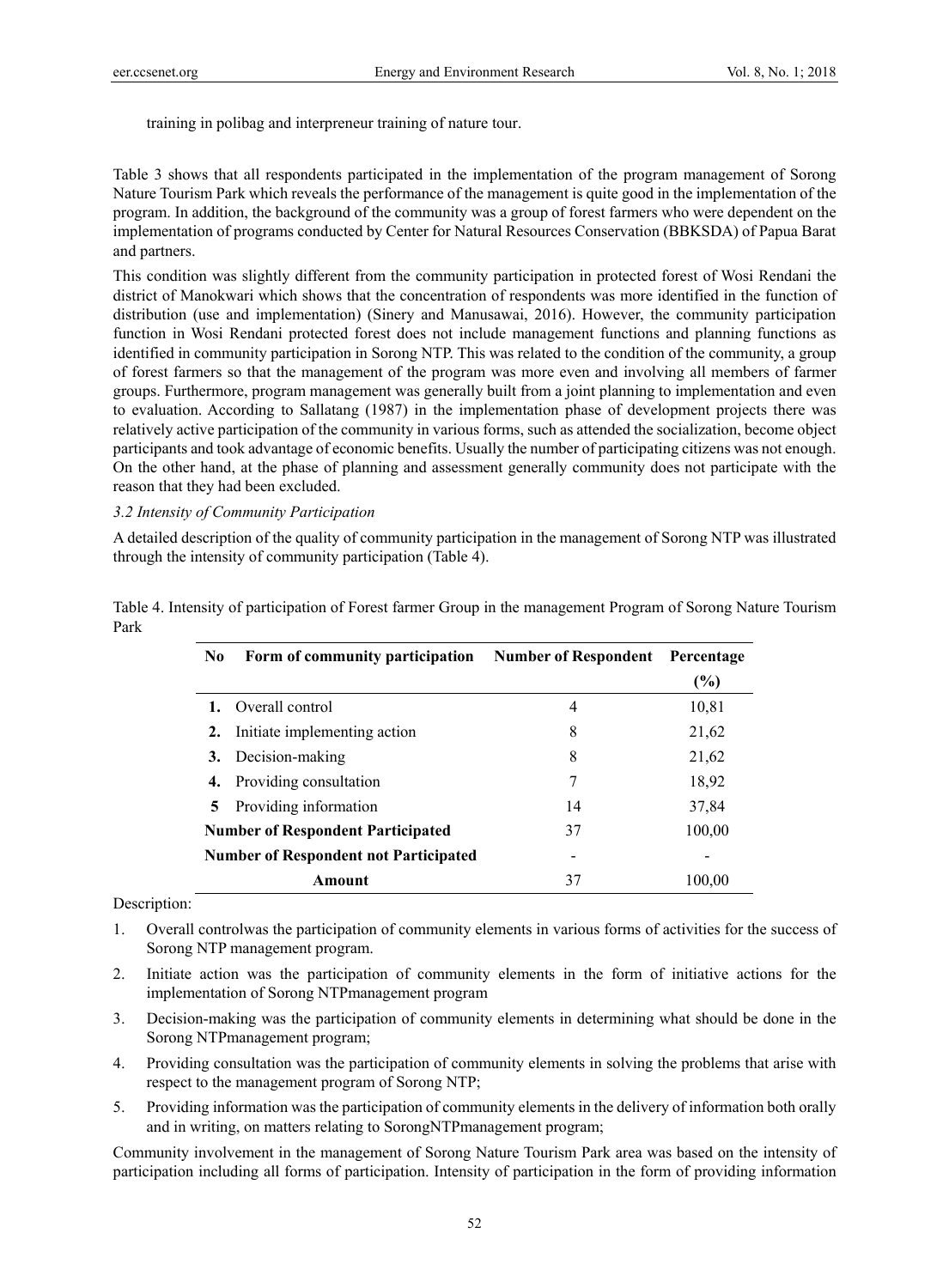was the highest form of participation at 14 respondents (37.84%). Followed by initiating action and decision making, each with 8 respondents (21,62%), and consultation as many as 7 respondents (18,92%), while the lowest participation intensity is 4 respondents (10.81%) in the form ofoverall control.

These conditions indicate that the form of community participation in the intensity of distributed participation was almost regularly distributed, despite differences in the form of overall control and providing information.

*3.3 Function and Intensity of Community Participation* 

Function and intensity of community participation in the management of Sorong Nature Tourism park (Table 5).

|                               | <b>Respondent</b> |                |           |                |       | Amount |
|-------------------------------|-------------------|----------------|-----------|----------------|-------|--------|
| Form of participation         | Leaders           | Interest group | Household | Woman          | Youth |        |
| Management                    |                   |                |           |                |       | 1      |
| <b>Planning</b>               |                   | 3              |           |                |       | 3      |
| Implementation                |                   |                | 6         |                |       | 14     |
| <b>Rehabilitation</b>         |                   |                | 9         |                |       | 10     |
| <b>Distribution</b>           |                   |                |           |                | 9     | 9      |
| <b>Total Amount</b>           |                   | 4              | 15        | 8              | 9     | 37     |
| Percentage $(\% )$            | 2,70              | 10,81          | 40,54     | 21,62          | 24,32 | 100,0  |
| Overall control               |                   | $\overline{2}$ |           |                |       | 4      |
| Initiative action             |                   |                | 2         | 2              | 3     | 8      |
| Decision Making               |                   |                | 5         | $\mathfrak{D}$ |       | 8      |
| <b>Providing consultation</b> |                   |                |           | 3              | 3     | 7      |
| <b>Providing information</b>  |                   |                | 6         |                | 3     | 10     |
| <b>Total Amount</b>           |                   | 4              | 15        | 8              | 9     | 37     |
| Percentage $(\% )$            | 2,70              | 10,81          | 40,54     | 21,62          | 24,32 | 100,0  |

Table 5. Participation Function and Intensity in the Management Program of Sorong NTP

Community participation in the management of Sorong Nature Tourism Park was highest in the household group (15 respondents or 40.54%) and the lowest was the leader group (1 respondent or 2.70%). Similarly, the intensity of community participation, in which the element of household was the highest group with the number of respondents as many as 15 people or 40.54% and the lowest was the leader group (1 respondent or 2.70%).

This illustrates that both the participation function and participation intensity of the household group were the highest participating groups in the management program of Sorong NTP.This shows normal conditions in the social stratification of the community. According to Sardjono (2004) household group, in this case the head of the household, was the first family member receiving innovation. After wards will be involved in the management of innovation. According to Sinery et al (2016); Sinery and Manusawai (2016), although there were differences in access to natural resources, the head of the household becomes the mainstay of the community in accepting an innovation / program / activity which was subsequently implemented. Furthermore, it was stated that this condition becomes the character of society that depend its life on natural resources.

# **4. Participation Level of Community Elements**

The participation function of the community leader in the management of Sorong Nature Park was 1 respondent (100%) in the form of implementation then the intensity of participation of community leader was 1 respondent (100%) in the form of overall control. When tabulated in the Participation Empowerment Index table, the participation level of the community leader was equal to  $1 \times 3 \times 5 = 15$  indicating that the participation of leaders in the management program of Nature Tourism Park Sorong was categorized as "very inactive" (in the values range of  $1 - 25$ ).

The participation function of interest group was 1 respondent (25%) in the form of management and 3 respondents (75%) in the form of planning. Furthermore, the participation intensity of interest group was 2 respondents (50%) on the form overall control. When tabulated in the participation empowerment index table, the participation level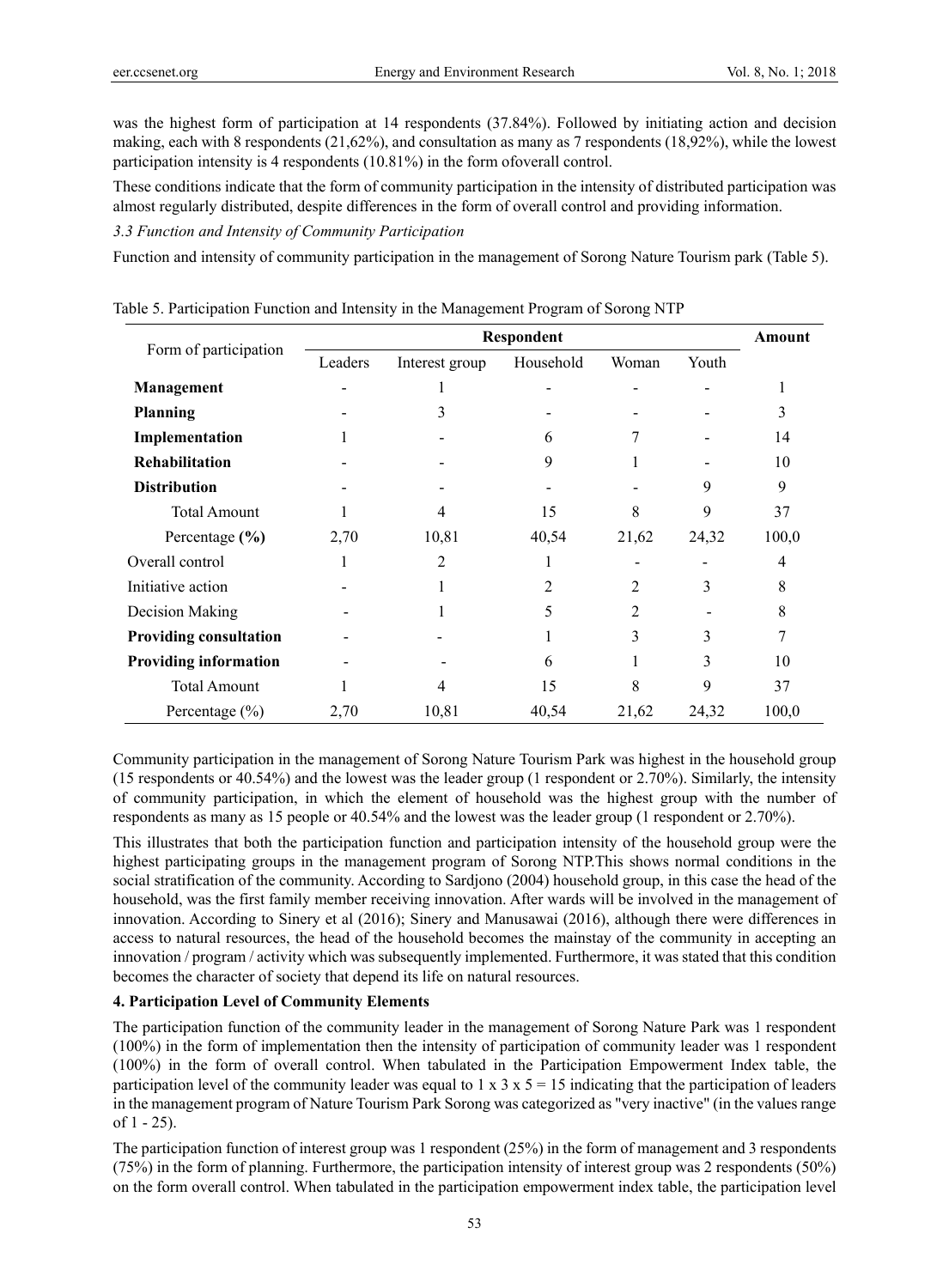of interest groups was equal to 2 x 5 x 5 = 50, which indicates that the participation of the community of interest group elements was categorized as "inactive" (within the range of 26 - 50).

The participation function of the household (head) was as manyas 6 respondents (40.0%) in the form of implementation, and 9 respondents (60,0%) in maintenance form. Furthermore, the intensity of participation of household elements was 6 respondents (40.0%) in the form of providing information and 5 respondents (33.33%) in the form of decision-making. When stated in the table participation empowerment index, it is found that the participation level of the household head is  $3 \times 3 \times 3 = 27$  and  $3 \times 2 \times 1 = 6$ , thus the participation of household group was categorized as "inactive" and "very inactive". Considering the range of the number of respondents by function and the intensity of participation (the largest number of respondents in the maintenance function), the level of community participation of the household head fitsinto the "very inactive" category (in the range of values  $1 - 25$ ).

The participation function of women group element was 7 respondents (87,5%) in the form of "activity implementation", while the participation intensity counted for 3 respondents (37,5%) in the form of providing consultation. If it was tabulated in the "participation empowerment index" table, the participation level of women group was  $4 \times 3 \times 2 = 24$ , therefore that the participation level of women group elements was categorized as "very inactive" (in the range of values 1 - 25).

The participation function of youth element was found to be as manyas 9 respondents (100%) in the form of distribution. Furthermore, the intensity of participation was 3 respondents (33.33%) in the form of initiate action, 3 respondents (33.33%) on providing consultation and 3 respondents (33.33%) on providing information, consequently the participation rate of the youth element was  $5 \times 1 \times 4 = 20$  or  $5 \times 1 \times 2 = 10$  or  $5 \times 1 \times 1 = 5$ , indicating that the participation of youth groups falls into the category of"very inactive" (the value range of 1 - 25).

Participation levels include inactive and very inactive categories that demonstrate that low levels of public participation will impact on the failure of subsequent conservation programs. According to Margiono (1999), all elements of society should be actively involved in every process of development implementation because without the active involvement of society, the success and sustainability of development is impossible to achieve, can cause problems and even failure for development itself. According Sinery and Manusawai (2016) ideal conditions expected in collaborative management generally involve the participation of all elements of society both on planning, implementation and evaluation.

#### **5. Conclusion**

Community participation in Sorong nature tourism park includes group of community leader, interest group, head of household, housewife and youth. The participation level was categrorized into very inactive and inactive influenced by community participation function which generally occurred inthe form of implementing activity and participation intensity of society element, in the form of providing consultation and information.

#### **Acknowledgement**

The authors wishes local community in Sorong Nature Tourism Park, who assisted during field data collection. Special thanks is also extended to those who contributedto the research and writing of this article.

#### **References**

- Balai Besar Konservasi Sumber Daya Alam Papua Barat. (2011). Rencana pembangunan jangka menengah taman wisata alam sorong periode 2012-2016 kota sorong provinsi papua barat.
- Balai Besar Konservasi Sumber Daya Alam Papua Barat. (2014). Rencana pembangunan jangka pendek (2015) Taman Wisata Alam Sorong, Sorong Papua Barat.
- Margiyono. (1999). Studi Tentang Partisipasi Masyarakat Lokal dalam Pembangunan Pedesaan. Program Pascasarjana Universitas Hasanuddin, Makasar.
- Pattiselanno, F. (2006). The Wildlife Hunting in Papua.*Biota, 11*(1), 59-61.
- Pattiselanno, F. (2007). Perburuan Kuskus (Phalangeridae) oleh Masyarakat Napan di Pulau Ratewi, Nabire Papua. *Jurnal Biodiversitas, 8*(4), 274–278.
- Pattiselanno, F., & Mentasan, G. (2010). Kearifan tradisional suku maybrat dalam perburuan satwa sebagai penunjang pelestarian satwa. *Makara, Sosial Humaniora, 14*(2), 75-82
- Pattiselanno, F., & Koibur, J. F. (2008). Cuscus (Phalangeridae) hunting by biak ethnic group in surrounding North Biak Utara Nature Reserve, Papua. *Hayati Journal of Bioscience*, (15), 130-134